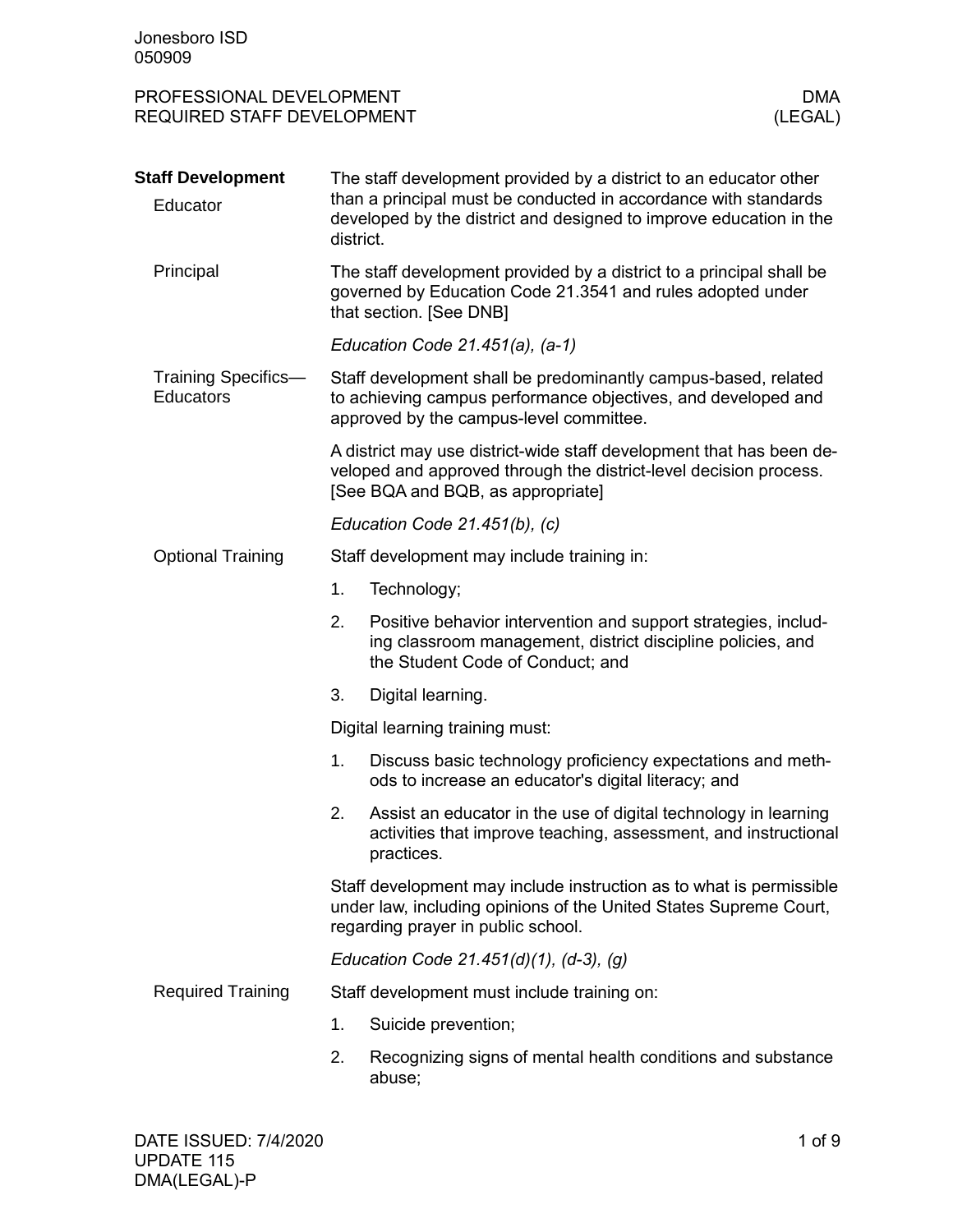|                                                        | 3. | Strategies for establishing and maintaining positive relation-<br>ships among students, including conflict resolution;                                                                                                                                                                                                                                                                                                                                                                                    |
|--------------------------------------------------------|----|-----------------------------------------------------------------------------------------------------------------------------------------------------------------------------------------------------------------------------------------------------------------------------------------------------------------------------------------------------------------------------------------------------------------------------------------------------------------------------------------------------------|
|                                                        | 4. | How grief and trauma affect student learning and behavior<br>and how evidence-based, grief-informed, and trauma-in-<br>formed strategies support the academic success of students<br>affected by grief and trauma; and                                                                                                                                                                                                                                                                                    |
|                                                        | 5. | Preventing, identifying, responding to, and reporting incidents<br>of bullying.                                                                                                                                                                                                                                                                                                                                                                                                                           |
|                                                        |    | Required training above must be provided on an annual basis, as<br>part of a new employee orientation, to all new school district edu-<br>cators; and to existing school district educators on a schedule<br>adopted by Texas Education Agency (TEA) rule. The training must<br>use a best practice-based program recommended by TEA in coor-<br>dination with the Health and Human Services Commission under<br>Education Code 38.351 [see FFEB], and may include two or more<br>topics listed together. |
|                                                        |    | Education Code 21.451(d)(3), (d-1)                                                                                                                                                                                                                                                                                                                                                                                                                                                                        |
| Instruction of<br>Students with<br><b>Disabilities</b> |    | Staff development must include training that is evidence-based, as<br>defined by Section 8101, Every Student Succeeds Act (20 USC)<br>7801), and that:                                                                                                                                                                                                                                                                                                                                                    |
|                                                        | 1. | Relates to the instruction of students with disabilities, includ-<br>ing students with disabilities who also have other intellectual<br>or mental health conditions; and                                                                                                                                                                                                                                                                                                                                  |
|                                                        | 2. | Is designed for educators who work primarily outside the area<br>of special education.                                                                                                                                                                                                                                                                                                                                                                                                                    |
|                                                        |    | A district is required to provide the training to an educator who<br>works primarily outside the area of special education only if the ed-<br>ucator does not possess the knowledge and skills necessary to im-<br>plement the individualized education program developed for a stu-<br>dent receiving instruction from the educator. A district may<br>determine the time and place at which the training is delivered.                                                                                  |
|                                                        |    | In developing or maintaining the training, a district must consult<br>with persons with expertise in research-based practices for stu-<br>dents with disabilities, including colleges, universities, private and<br>nonprofit organizations, regional education service centers, quali-<br>fied district personnel, and any other persons identified as qualified<br>by the district, regardless of whether the training is provided at the<br>campus or district level.                                  |
|                                                        |    | Education Code $21.451(d)(2)$ , (e)-(f)                                                                                                                                                                                                                                                                                                                                                                                                                                                                   |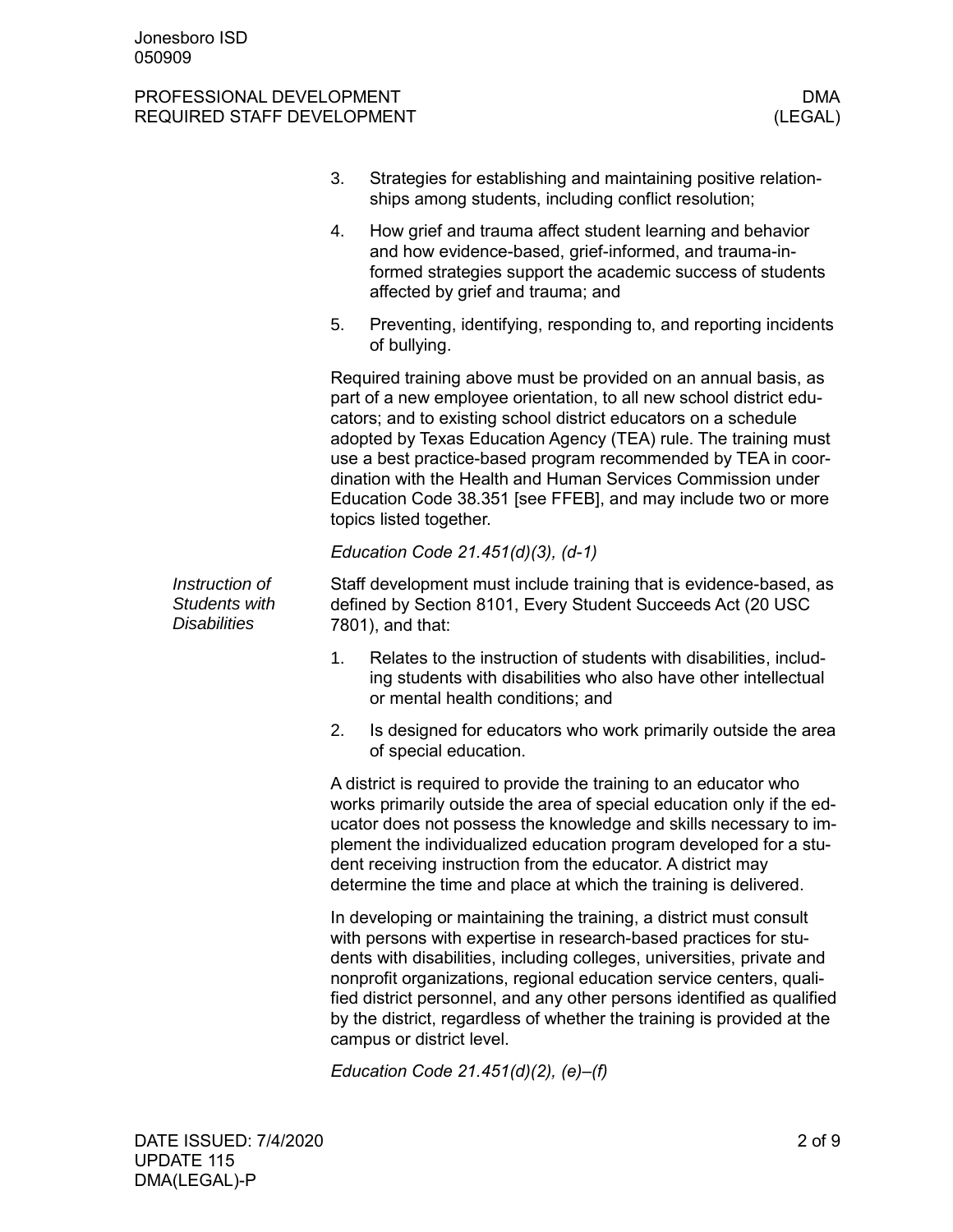| Suicide<br>Prevention               | The required suicide prevention training may be satisfied through<br>independent review of suicide prevention training material that<br>complies with the guidelines developed by TEA and is offered<br>online. Education Code 21.451(d-2); 19 TAC 153.1013(d)                                                                                                                                                                                                                          |  |  |  |  |
|-------------------------------------|-----------------------------------------------------------------------------------------------------------------------------------------------------------------------------------------------------------------------------------------------------------------------------------------------------------------------------------------------------------------------------------------------------------------------------------------------------------------------------------------|--|--|--|--|
|                                     | Suicide prevention programs on TEA's list of recommended best<br>practice-based programs [see FFEB] must include components<br>that provide for training school counselors, teachers, nurses, ad-<br>ministrators, and other staff, as well as law enforcement officers<br>and social workers who regularly interact with students, to:                                                                                                                                                 |  |  |  |  |
|                                     | 1.<br>Recognize students at risk of attempting suicide, including<br>students who are or may be the victims of or who engage in<br>bullying;                                                                                                                                                                                                                                                                                                                                            |  |  |  |  |
|                                     | 2.<br>Recognize students displaying early warning signs and a pos-<br>sible need for early mental health or substance abuse inter-<br>vention, which warning signs may include declining academic<br>performance, depression, anxiety, isolation, unexplained<br>changes in sleep or eating habits, and destructive behavior<br>toward self and others;                                                                                                                                 |  |  |  |  |
|                                     | 3.<br>Intervene effectively with students described above by provid-<br>ing notice and referral to a parent or guardian so appropriate<br>action, such as seeking mental health or substance abuse<br>services, may be taken by a parent or guardian; and                                                                                                                                                                                                                               |  |  |  |  |
|                                     | Assist students in returning to school following treatment of a<br>4.<br>mental health concern or suicide attempt.                                                                                                                                                                                                                                                                                                                                                                      |  |  |  |  |
|                                     | A district shall provide training described in the components above<br>for teachers, school counselors, principals, and all other appropri-<br>ate personnel. A district is required to provide the training at an ele-<br>mentary school campus only to the extent that sufficient funding<br>and programs are available. A school district may implement a pro-<br>gram on TEA's list of recommended best practice-based programs<br>[see FFEB] to satisfy this training requirement. |  |  |  |  |
|                                     | If a district provides the training, a district employee must partici-<br>pate in the training at least one time; and the district shall maintain<br>records that include the name of each district employee who partic-<br>ipated in the training.                                                                                                                                                                                                                                     |  |  |  |  |
|                                     | Education Code 38.351(e), (g), (h); 19 TAC 153.1013                                                                                                                                                                                                                                                                                                                                                                                                                                     |  |  |  |  |
| <b>Staff Development</b><br>Account | A district that receives resources from the commissioner of educa-<br>tion's staff development account must pay to the commissioner for<br>deposit in the account an amount equal to one-half of the cost of<br>the resources provided to the district. Education Code 21.453(c)                                                                                                                                                                                                        |  |  |  |  |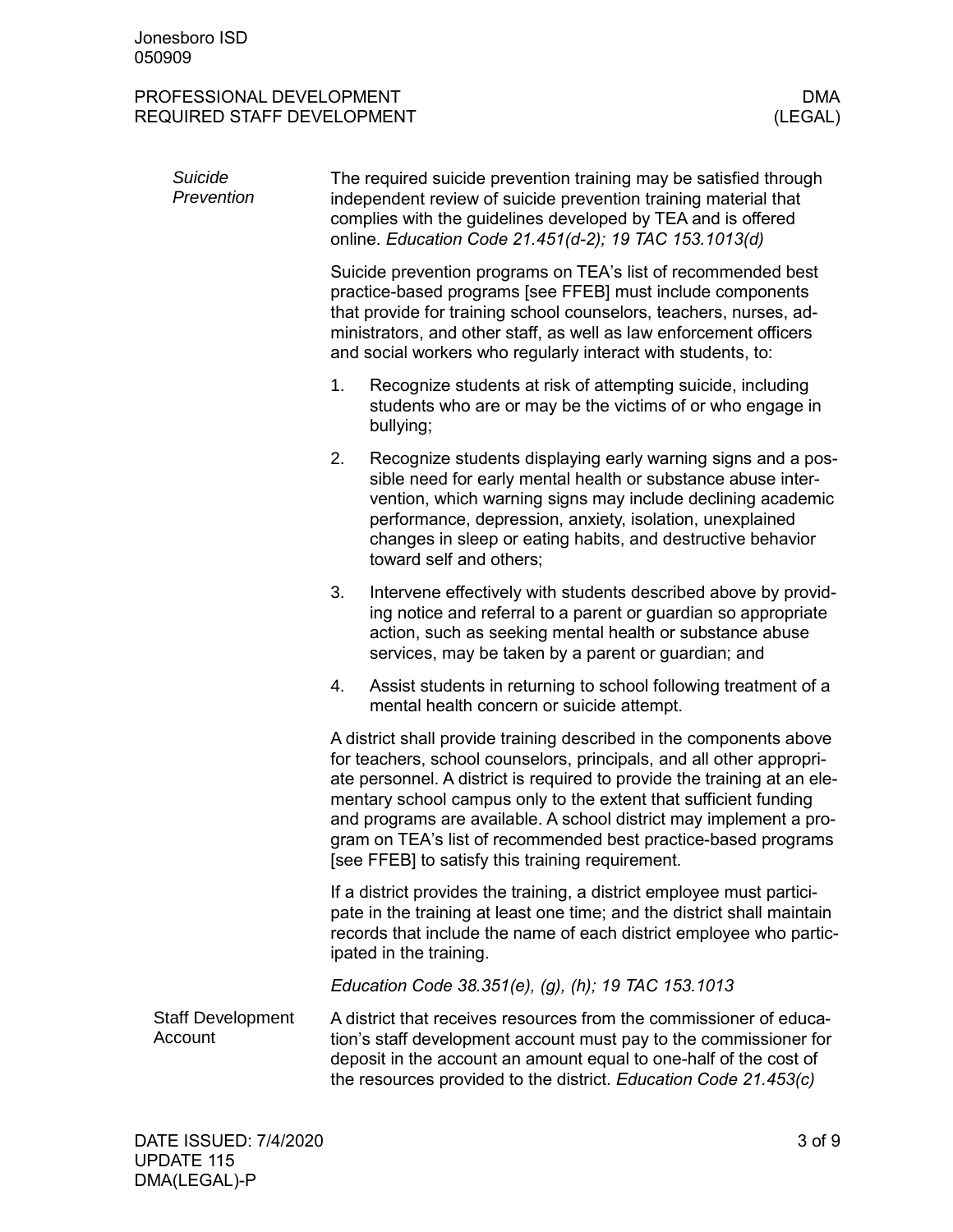| <b>Child Abuse,</b><br>Trafficking, and<br><b>Maltreatment</b> | A district's methods for increasing awareness of issues regarding<br>sexual abuse, sex trafficking, and other maltreatment of children<br>[see District Improvement Plan at BQ and Sexual Abuse, Traffick-<br>ing, and Maltreatment Policies and Programs at FFG] must include<br>training concerning prevention techniques for and recognition of<br>sexual abuse, sex trafficking, and all other maltreatment of chil-<br>dren, including the sexual abuse, sex trafficking, and other mal-<br>treatment of children with significant cognitive disabilities. |                                                                                                                                                                                                                                                                                                                                             |  |  |
|----------------------------------------------------------------|-----------------------------------------------------------------------------------------------------------------------------------------------------------------------------------------------------------------------------------------------------------------------------------------------------------------------------------------------------------------------------------------------------------------------------------------------------------------------------------------------------------------------------------------------------------------|---------------------------------------------------------------------------------------------------------------------------------------------------------------------------------------------------------------------------------------------------------------------------------------------------------------------------------------------|--|--|
|                                                                |                                                                                                                                                                                                                                                                                                                                                                                                                                                                                                                                                                 | The training must be provided as part of new employee orientation<br>to all new employees and to existing district employees not previ-<br>ously trained. The training may be included in staff development<br>under Education Code 21.451.                                                                                                 |  |  |
|                                                                |                                                                                                                                                                                                                                                                                                                                                                                                                                                                                                                                                                 | The training must include:                                                                                                                                                                                                                                                                                                                  |  |  |
|                                                                | 1.                                                                                                                                                                                                                                                                                                                                                                                                                                                                                                                                                              | Factors indicating a child is at risk for sexual abuse, traffick-<br>ing, or other maltreatment;                                                                                                                                                                                                                                            |  |  |
|                                                                | 2.                                                                                                                                                                                                                                                                                                                                                                                                                                                                                                                                                              | Warning signs indicating a child may be a victim of sexual<br>abuse, trafficking, or other maltreatment;                                                                                                                                                                                                                                    |  |  |
|                                                                | 3.                                                                                                                                                                                                                                                                                                                                                                                                                                                                                                                                                              | Internal procedures for seeking assistance for a child who is<br>at risk for sexual abuse, trafficking, or other maltreatment, in-<br>cluding referral to a school counselor, a social worker, or an-<br>other mental health professional;                                                                                                  |  |  |
|                                                                | 4.                                                                                                                                                                                                                                                                                                                                                                                                                                                                                                                                                              | Techniques for reducing a child's risk of sexual abuse, traffick-<br>ing, or other maltreatment; and                                                                                                                                                                                                                                        |  |  |
|                                                                | 5.                                                                                                                                                                                                                                                                                                                                                                                                                                                                                                                                                              | Information on community organizations that have relevant re-<br>search-based programs and that are able to provide training<br>or other education for district staff, students, and parents.                                                                                                                                               |  |  |
|                                                                | A district must maintain records that include the name of each staff<br>member who participated in the training.                                                                                                                                                                                                                                                                                                                                                                                                                                                |                                                                                                                                                                                                                                                                                                                                             |  |  |
|                                                                |                                                                                                                                                                                                                                                                                                                                                                                                                                                                                                                                                                 | To the extent that resources are not yet available from TEA or the<br>commissioner of education, districts shall implement the policies<br>and trainings with existing or publicly available resources. The dis-<br>trict may also work in conjunction with a community organization to<br>provide the training at no cost to the district. |  |  |
|                                                                |                                                                                                                                                                                                                                                                                                                                                                                                                                                                                                                                                                 | Education Code 38.0041(c)-(f); 19 TAC 61.1051(d)                                                                                                                                                                                                                                                                                            |  |  |
| <b>Trauma-Informed</b><br>Care                                 |                                                                                                                                                                                                                                                                                                                                                                                                                                                                                                                                                                 | A district's efforts to increase awareness and implementation of<br>trauma-informed care must include training to new and existing<br>employees. [See BQ, FFBA] Education Code 38.036(c)                                                                                                                                                    |  |  |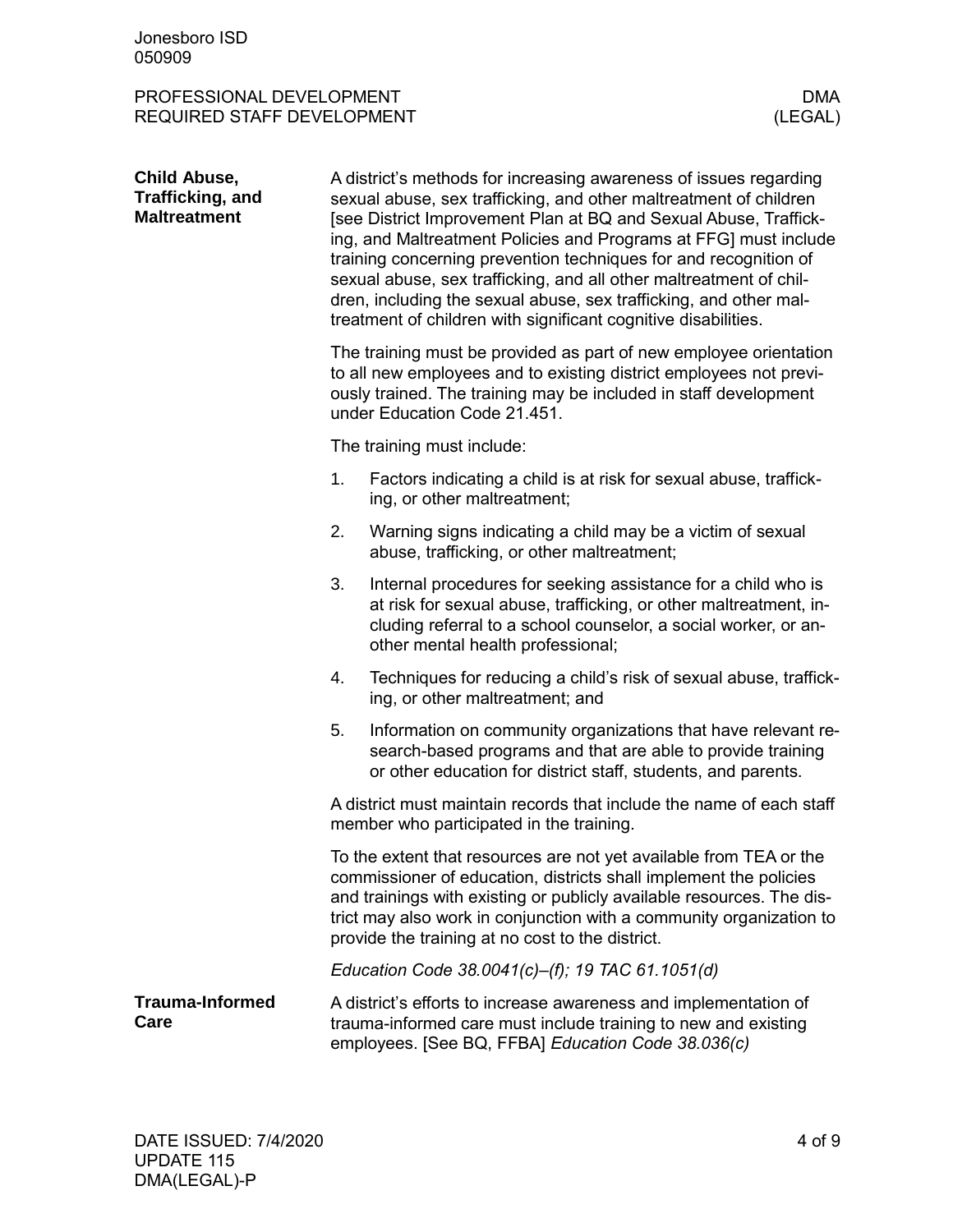| PROFESSIONAL DEVELOPMENT   | DMA     |
|----------------------------|---------|
| REQUIRED STAFF DEVELOPMENT | (LEGAL) |

| <b>Student Discipline</b>                            | FOA]. |                | Each principal or other appropriate administrator who oversees<br>student discipline shall, at least once every three school years, at-<br>tend professional development training regarding Education Code<br>Chapter 37, Subchapter G. The professional development shall in-<br>clude training relating to the distinction between a discipline man-<br>agement technique used at the principal's discretion under Educa-<br>tion Code 37.002(a) and the discretionary authority of a teacher to<br>remove a disruptive student under Education Code 37.002(b) [see |
|------------------------------------------------------|-------|----------------|-----------------------------------------------------------------------------------------------------------------------------------------------------------------------------------------------------------------------------------------------------------------------------------------------------------------------------------------------------------------------------------------------------------------------------------------------------------------------------------------------------------------------------------------------------------------------|
|                                                      |       |                | The professional development training may be provided in coordi-<br>nation with an education service center through the use of distance<br>learning methods, such as telecommunications networks, and us-<br>ing available TEA resources.                                                                                                                                                                                                                                                                                                                             |
|                                                      |       |                | Education Code 37.0181                                                                                                                                                                                                                                                                                                                                                                                                                                                                                                                                                |
| <b>Test Administration</b><br><b>Procedures</b>      |       | 101.3031(c)    | A district shall ensure that test coordinators and administrators re-<br>ceive training to ensure that testing personnel have the necessary<br>skills and knowledge required to administer assessment instru-<br>ments in a valid, standardized, and secure manner. 19 TAC                                                                                                                                                                                                                                                                                            |
| <b>Cybersecurity</b><br><b>Training</b>              |       | 2054.5191(a-1) | Employees identified by the district with access to a district com-<br>puter system or database must complete a cybersecurity training<br>program selected by the board. [See CQB] Gov't Code                                                                                                                                                                                                                                                                                                                                                                         |
| <b>Special Programs</b><br><b>Training</b>           |       |                | A teacher shall attend a Texas adolescent literacy academy under<br>19 Administrative Code 102.1101 if:                                                                                                                                                                                                                                                                                                                                                                                                                                                               |
| <b>Texas Adolescent</b><br><b>Literacy Academies</b> | 1.    |                | The teacher teaches at a campus that receives a rating that<br>reflects unacceptable performance and that fails to meet the<br>state system safeguard performance target in reading for one<br>or more student groups; and                                                                                                                                                                                                                                                                                                                                            |
|                                                      | 2.    | 8, and:        | The teacher teaches in general education, special education,<br>or English as a second language for students in grade 6, 7, or                                                                                                                                                                                                                                                                                                                                                                                                                                        |
|                                                      |       | a.             | The teacher is a certified, full-time English language arts<br>and reading teacher who instructs English language arts<br>and/or reading for at least 50 percent of the teacher's in-<br>structional duties; or                                                                                                                                                                                                                                                                                                                                                       |
|                                                      |       | b.             | The teacher is a certified, full-time content area teacher<br>who instructs mathematics, science, and/or social stud-<br>ies for at least 50 percent of the teacher's instructional<br>duties.                                                                                                                                                                                                                                                                                                                                                                        |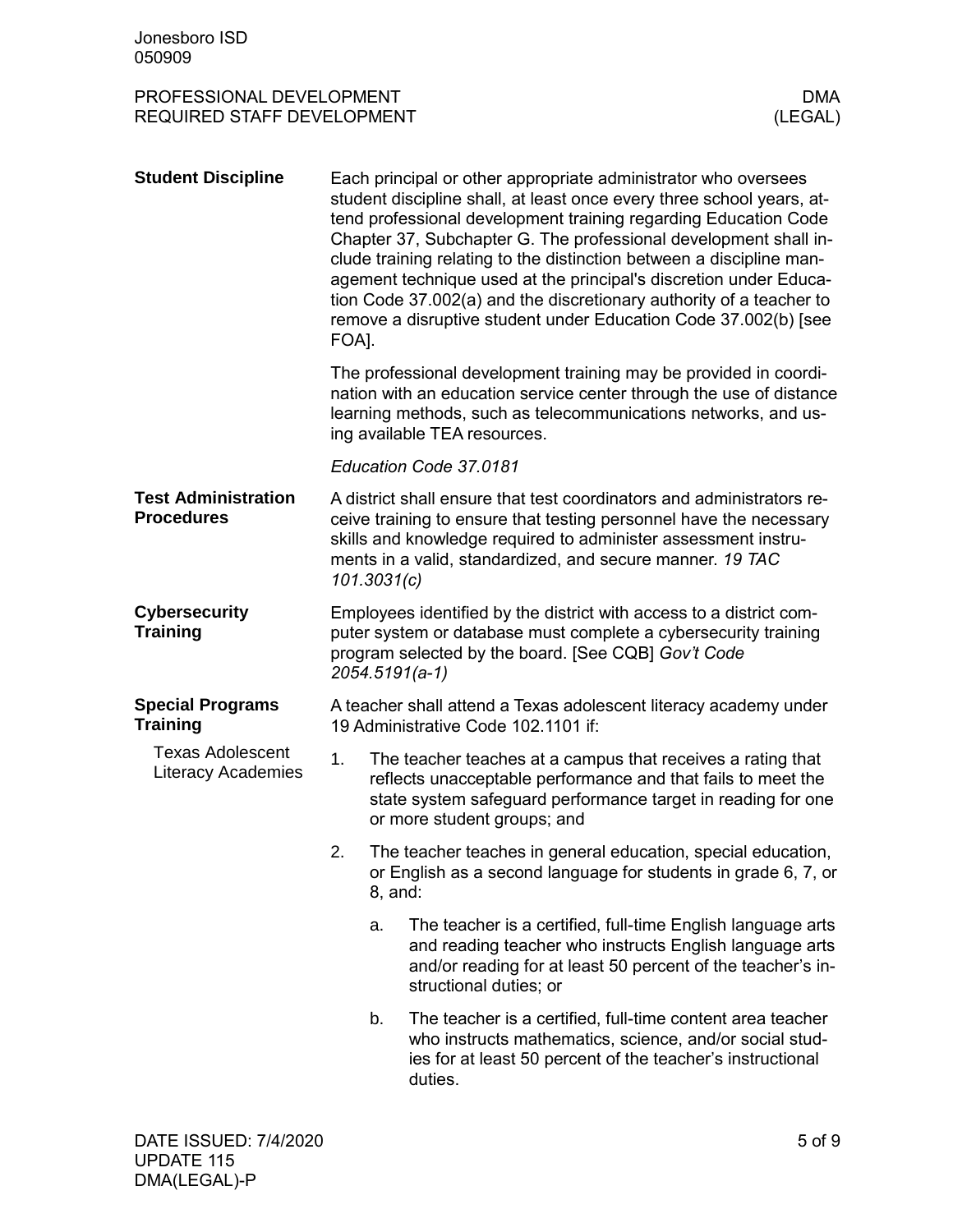|                            |                                                                                                                                                                                                                                                                               | A teacher described above is required to complete the training not<br>later than December 31 of the calendar year in which the rating<br>that reflects unacceptable performance is assigned.                                                                                                                                                                                 |  |  |
|----------------------------|-------------------------------------------------------------------------------------------------------------------------------------------------------------------------------------------------------------------------------------------------------------------------------|------------------------------------------------------------------------------------------------------------------------------------------------------------------------------------------------------------------------------------------------------------------------------------------------------------------------------------------------------------------------------|--|--|
|                            | A teacher who is required to attend an academy is eligible for a<br>teacher stipend upon completion of face-to-face training if funds<br>have been appropriated and are available for that purpose. A<br>teacher who completes online training is not eligible for a stipend. |                                                                                                                                                                                                                                                                                                                                                                              |  |  |
|                            |                                                                                                                                                                                                                                                                               | The stipend shall not be considered in determining whether a dis-<br>trict is paying the teacher the state minimum monthly salary [see<br>DEA and DEAA].                                                                                                                                                                                                                     |  |  |
|                            | Each school district with teachers required to attend and complete<br>Texas adolescent reading academies must maintain records to ver-<br>ify teacher attendance and completion in accordance with the dis-<br>trict's record retention policy.                               |                                                                                                                                                                                                                                                                                                                                                                              |  |  |
|                            |                                                                                                                                                                                                                                                                               | Education Code 21.4551(c), (e); 19 TAC 102.1101                                                                                                                                                                                                                                                                                                                              |  |  |
| <b>Teacher Literacy</b>    |                                                                                                                                                                                                                                                                               | A district shall ensure that:                                                                                                                                                                                                                                                                                                                                                |  |  |
| Achievement<br>Academies   | 1.                                                                                                                                                                                                                                                                            | Not later than the 2021-22 school year, each classroom<br>teacher in kindergarten or first, second, or third grade and<br>each principal at a campus with kindergarten or first, second,<br>or third grade has attended a teacher literacy achievement<br>academy developed under Education Code 21.4552; and                                                                |  |  |
|                            | 2.                                                                                                                                                                                                                                                                            | Each classroom teacher and each principal initially employed<br>in a grade level or at a campus described above for the 2021-<br>22 school year or a subsequent school year has attended a<br>teacher literacy achievement academy developed under Edu-<br>cation Code 21.4552 before the teacher's or principal's first<br>year of placement in that grade level or campus. |  |  |
|                            | Education Code 28.0062(a)(2)                                                                                                                                                                                                                                                  |                                                                                                                                                                                                                                                                                                                                                                              |  |  |
|                            |                                                                                                                                                                                                                                                                               | [See EHAB for kindergarten-grade 3 reading standards]                                                                                                                                                                                                                                                                                                                        |  |  |
| <b>Gifted and Talented</b> |                                                                                                                                                                                                                                                                               | A district shall ensure that:                                                                                                                                                                                                                                                                                                                                                |  |  |
| Education                  | 1.                                                                                                                                                                                                                                                                            | Before assignment to the program for gifted students, teach-<br>ers who provide instruction and services that are part of the<br>program have a minimum of 30 hours of staff development<br>that includes nature and needs of gifted/talented students, as-<br>sessment of student needs, and curriculum and instruction for<br>gifted students.                             |  |  |
|                            | 2.                                                                                                                                                                                                                                                                            | Teachers without the required training who provide instruction<br>and services that are part of the gifted/talented program com-<br>plete the 30-hour training requirement within one semester.                                                                                                                                                                              |  |  |
| DATE ISSUED: 7/4/2020      |                                                                                                                                                                                                                                                                               | 6 of 9                                                                                                                                                                                                                                                                                                                                                                       |  |  |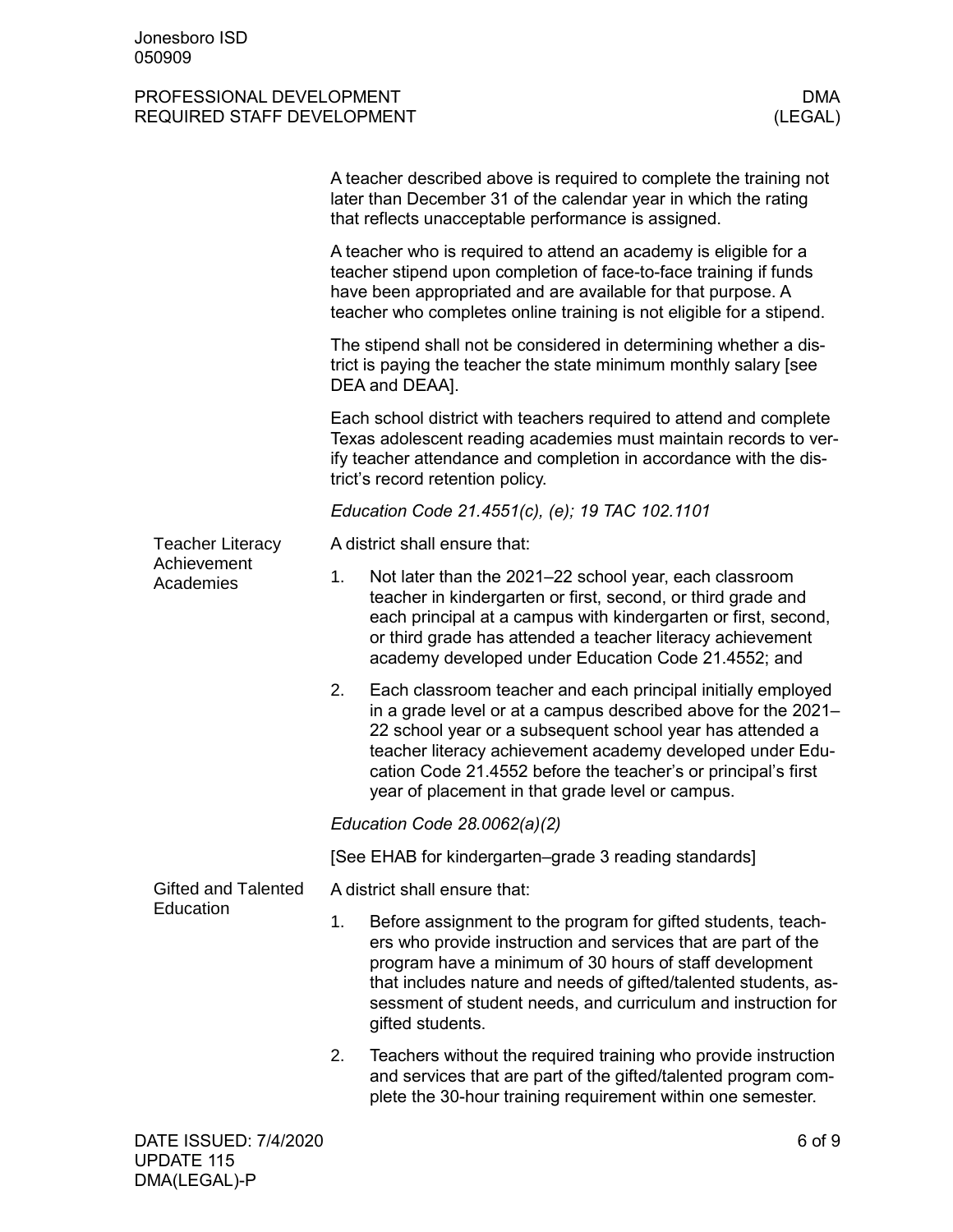|                                                    | 3.                                                                                                                                                                                                                                                                                                                                                                                                                     | Teachers who provide instruction and services that are part of<br>a program for gifted students receive a minimum of six hours<br>annually of professional development in gifted education.                                                                                                                                                                                                                                                               |  |
|----------------------------------------------------|------------------------------------------------------------------------------------------------------------------------------------------------------------------------------------------------------------------------------------------------------------------------------------------------------------------------------------------------------------------------------------------------------------------------|-----------------------------------------------------------------------------------------------------------------------------------------------------------------------------------------------------------------------------------------------------------------------------------------------------------------------------------------------------------------------------------------------------------------------------------------------------------|--|
|                                                    | 4.                                                                                                                                                                                                                                                                                                                                                                                                                     | Administrators and counselors who have authority for pro-<br>gram decisions have a minimum of six hours of professional<br>development that includes nature and needs of gifted/talented<br>students and program options.                                                                                                                                                                                                                                 |  |
|                                                    |                                                                                                                                                                                                                                                                                                                                                                                                                        | 19 TAC 89.2                                                                                                                                                                                                                                                                                                                                                                                                                                               |  |
| <b>Elective Bible</b><br>Course                    |                                                                                                                                                                                                                                                                                                                                                                                                                        | A teacher of an elective Bible course offered under Education Code<br>28.011 [see EMI] must hold a minimum of a High School Compo-<br>site Certification in language arts, social studies, or history with,<br>where practical, a minor in religious or biblical studies. The teacher<br>must successfully complete the staff development training devel-<br>oped by the commissioner with respect to Bible elective courses.<br>Education Code 28.011(f) |  |
| <b>Automated External</b><br><b>Defibrillators</b> |                                                                                                                                                                                                                                                                                                                                                                                                                        | A district shall annually make available to employees and volun-<br>teers instruction in the principles and techniques of cardiopulmo-<br>nary resuscitation and the use of an automated external defibrilla-<br>tor (AED).                                                                                                                                                                                                                               |  |
|                                                    | The instruction provided in the use of AEDs must meet guidelines<br>for approved AED training under Health and Safety Code 779.002.<br>Each school nurse, assistant school nurse, athletic coach or spon-<br>sor, physical education instructor, marching band director, cheer-<br>leading coach, and any other employee specified by the commis-<br>sioner, and each student who serves as an athletic trainer, must: |                                                                                                                                                                                                                                                                                                                                                                                                                                                           |  |
|                                                    | 1.                                                                                                                                                                                                                                                                                                                                                                                                                     | Participate in the instruction; and                                                                                                                                                                                                                                                                                                                                                                                                                       |  |
|                                                    | 2.                                                                                                                                                                                                                                                                                                                                                                                                                     | Receive and maintain certification in the use of an AED from<br>the American Heart Association, the American Red Cross, or<br>a similar nationally recognized association.                                                                                                                                                                                                                                                                                |  |
|                                                    |                                                                                                                                                                                                                                                                                                                                                                                                                        | Education Code 22.902                                                                                                                                                                                                                                                                                                                                                                                                                                     |  |
| <b>Extracurricular</b><br><b>Activity Safety</b>   | The following persons must satisfactorily complete an extracurricu-<br>lar activity safety training program:                                                                                                                                                                                                                                                                                                           |                                                                                                                                                                                                                                                                                                                                                                                                                                                           |  |
| <b>Training</b>                                    | 1.                                                                                                                                                                                                                                                                                                                                                                                                                     | A coach or sponsor for an extracurricular athletic activity;                                                                                                                                                                                                                                                                                                                                                                                              |  |
|                                                    | 2.                                                                                                                                                                                                                                                                                                                                                                                                                     | A trainer, unless the trainer has completed the educational re-<br>quirements for licensure as a licensed athletic trainer set forth<br>at 22 Administrative Code 871.7 and the continuing education<br>requirements at 22 Administrative Code 871.12;                                                                                                                                                                                                    |  |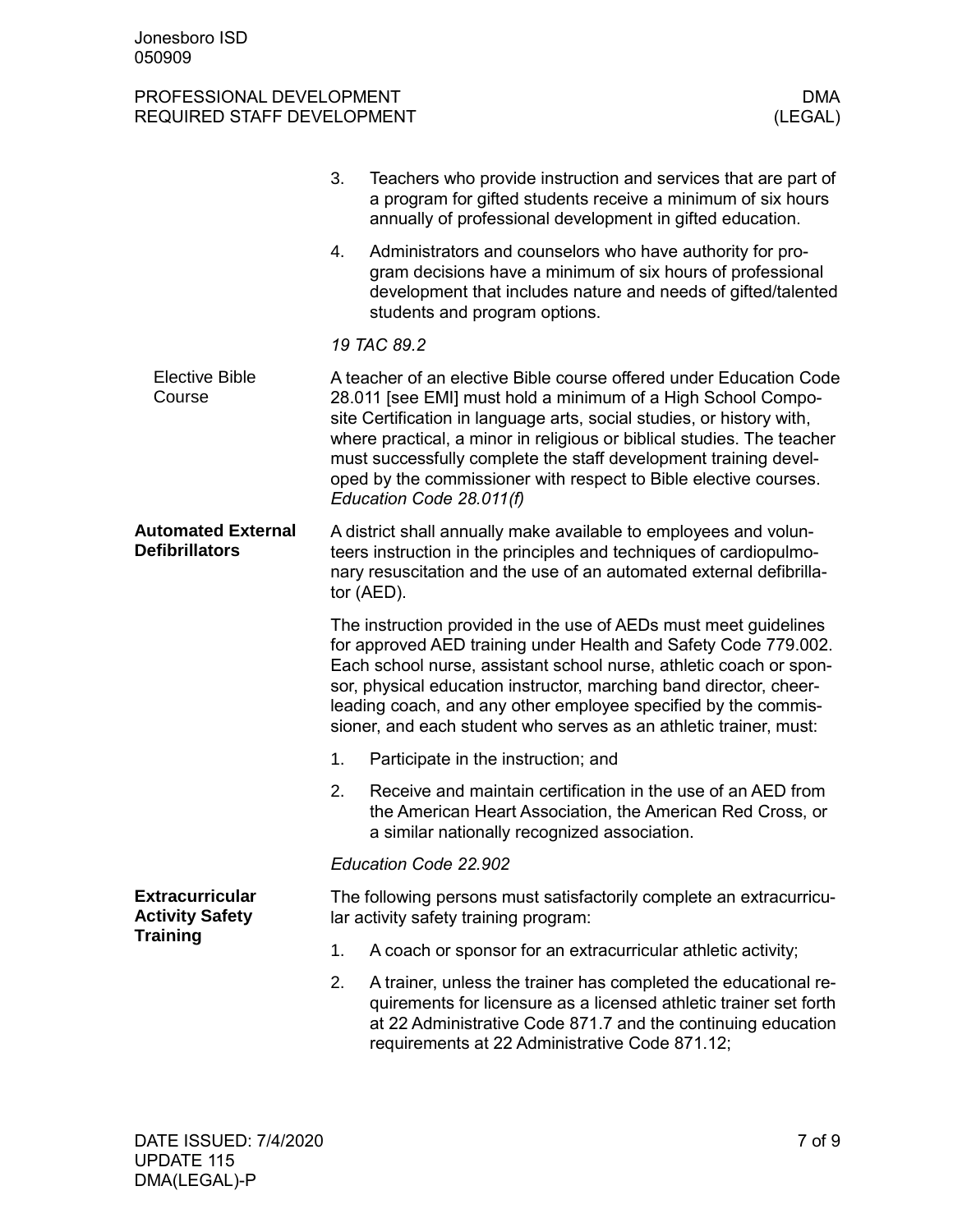|                    | 3. | A physician who is employed by a district or who volunteers to<br>assist with an extracurricular athletic activity, unless the physi-<br>cian attends a continuing medical education course that spe-<br>cifically addresses emergency medicine; and                                                |
|--------------------|----|-----------------------------------------------------------------------------------------------------------------------------------------------------------------------------------------------------------------------------------------------------------------------------------------------------|
|                    | 4. | A director responsible for a school marching band.                                                                                                                                                                                                                                                  |
|                    |    | The training must be conducted by the University Interscholastic<br>League (UIL) or by another organization as determined by the UIL.                                                                                                                                                               |
|                    |    | Education Code 33.202(b), (e), (f); 19 TAC 76.1003                                                                                                                                                                                                                                                  |
| Records            |    | A superintendent shall maintain complete and accurate records of<br>the district's compliance and the district shall make available to the<br>public proof of compliance for each person employed by or volun-<br>teering for the district who is required to receive safety training.              |
|                    |    | A campus that is determined by a superintendent to be out of com-<br>pliance with the safety training requirements shall be subject to the<br>range of penalties determined by the UIL.                                                                                                             |
|                    |    | Education Code 33.206; 19 TAC 76.1003(e)                                                                                                                                                                                                                                                            |
| <b>Steroids</b>    |    | A district shall require that each employee who serves as an ath-<br>letic coach at or above the seventh grade level for an extracurricu-<br>lar athletic activity sponsored or sanctioned by the UIL complete:                                                                                     |
|                    | 1. | The educational program developed by the UIL regarding the<br>health effects of steroids; or                                                                                                                                                                                                        |
|                    | 2. | A comparable program developed by the district or a private<br>entity with relevant expertise.                                                                                                                                                                                                      |
|                    |    | Education Code 33.091(c-1)                                                                                                                                                                                                                                                                          |
| <b>Concussions</b> |    | At least once every two years, the following employees shall take a<br>training course from an authorized provider in the subject matter of<br>concussions:                                                                                                                                         |
|                    | 1. | A coach of an interscholastic athletic activity shall take a<br>course approved by the UIL.                                                                                                                                                                                                         |
|                    | 2. | An athletic trainer who serves as a member of a district's con-<br>cussion oversight team shall take a course approved by the<br>Texas Department of Licensing and Regulation (TDLR) or a<br>course approved for continuing education credit by the licens-<br>ing authority for athletic trainers. |
|                    | 3. | A school nurse or licensed health-care professional, other<br>than an athletic trainer, who serves as a member of a district's<br>concussion oversight team shall take a course approved by                                                                                                         |
|                    |    |                                                                                                                                                                                                                                                                                                     |